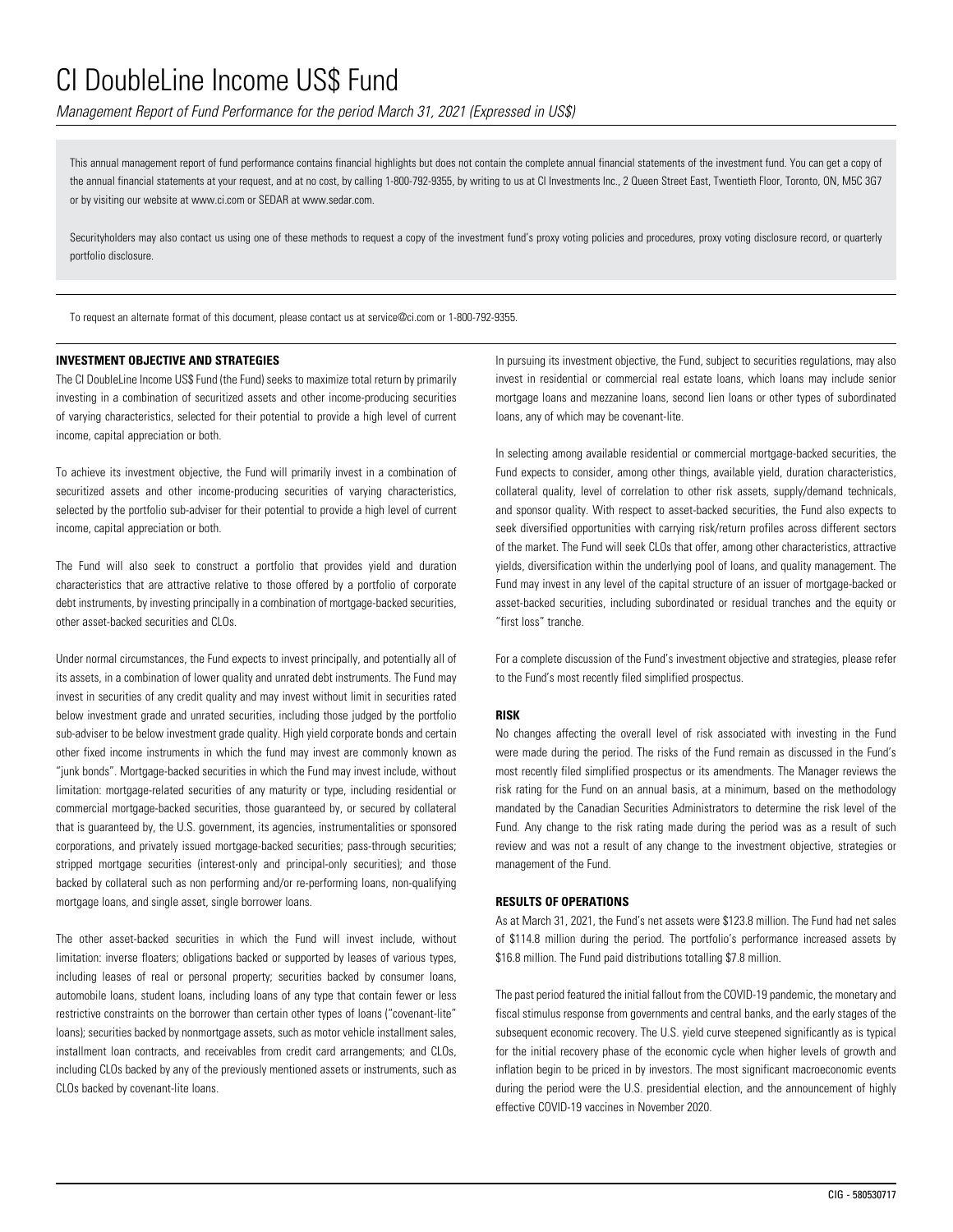*Management Report of Fund Performance for the period March 31, 2021 (Expressed in US\$)*

The Fund's duration (sensitivity to interest rates) positioning also contributed to its performance. The Fund's duration ended the period at 1.8 years while the benchmark had a duration of 4.1 years. Commercial mortgage-backed securities (MBS) and asset-backed securities were the best-performing segments.

The Fund's agency MBS holdings detracted from performance as a result of elevated interest rate volatility.

We increased the Fund's exposures to collateralized loan obligations, non-agency residential MBS and asset-backed securities. Allocations to commercial MBS and agency MBS were trimmed.

### **RECENT DEVELOPMENTS**

2021 is expected to be a year of economic resurgence, but the pace of recovery is likely to depend on the progress of COVID-19 vaccine rollouts, along with economic re-opening efforts. Fiscal policy has been a key driver in boosting consumer savings rates, which is expected to materialize in consumer consumption in the second half of 2021. We could see the Consumer Price Index reach as high as 3% year-over-year. The U.S. Federal Reserve has signalled that it will keep its policy rate steady, even should inflation rise above 2%. The combination of loose monetary policy while entering an economic recovery could support higher prices of goods and services.

Credit products have posted a strong recovery since the drawdown in March. Despite the rebound, credit spreads in lower-rated segments of the market remain attractive relative to corporate bonds. We continue to favour commercial MBS, despite their being acutely impacted by pandemic lockdowns. We believe there is adequate credit protection in A-rated and select BBB-rated commercial MBS to withstand large cumulative loss scenarios if re-opening efforts slow down. We have a positive outlook for non-agency residential MBS given the robust housing market. We are less positive about corporate credit given the deterioration in the overall quality of the corporate debt market. Recordlow yields, combined with historically high duration, make the asset class less appealing in a rising interest rate environment.

#### **CI Investments Inc. rebrands as CI Global Asset Management Inc.**

On November 10, 2020, CI Investments Inc. announced that it is rebranding to CI Global Asset Management Inc. The rebrand is underway and is scheduled to be completed by the end of the first quarter of 2021. With the rebrand, legacy in-house investment boutique brands will be phased out and they will operate under CI Global Asset Management. The affected brands are Cambridge Global Asset Management, Harbour Advisors, Sentry Investment Management, and Signature Global Asset Management.

### **RELATED PARTY TRANSACTIONS**

#### **Manager, Portfolio Advisor, Trustee and Registrar**

CI Investments Inc. is the Manager, Portfolio Advisor, Trustee and Registrar of the Fund. CI Investments Inc. is a subsidiary of CI Financial Corp. The Manager, in consideration for management fees, provides management services required in the day-to-day operations of the Fund. The Manager bears all of the operating expenses of the Fund (other than taxes, borrowing costs and new governmental fees) in return for an administration fee.

Management fee and administration fee rates as at March 31, 2021, for each of the Series are shown below:

|                                          | <b>Annual management</b><br>fee rate (%) | <b>Annual administration</b><br>fee rate (%) |
|------------------------------------------|------------------------------------------|----------------------------------------------|
| <b>Series A</b>                          | 1.200                                    | 0.15                                         |
| <b>Series AH</b>                         | 1.200                                    | 0.15                                         |
| <b>Series F</b>                          | 0.700                                    | 0.15                                         |
| <b>Series FH</b>                         | 0.700                                    | 0.15                                         |
| Series I                                 | Paid directly by investor                | Paid directly by investor                    |
| <b>Series IH</b>                         | Paid directly by investor                | Paid directly by investor                    |
| <b>Series P</b>                          | Paid directly by investor                | 0.15                                         |
| <b>Series PH</b>                         | Paid directly by investor                | 0.15                                         |
| <b>Series W</b>                          | Paid directly by investor                | 0.09                                         |
| <b>Series WH</b>                         | Paid directly by investor                | 0.09                                         |
| <b>ETF C\$ Hedged</b><br><b>Series</b>   | 0.700                                    | 0.15                                         |
| <b>ETF C\$ Unhedged</b><br><b>Series</b> | 0.700                                    | 0.15                                         |
| <b>ETF USS Series</b>                    | 0.700                                    | 0.15                                         |

The Manager received \$0.02 million in management fees and a nominal amount in administration fees for the period.

#### **Management Fees**

Approximately 26% of total management fees were used to pay for sales and trailing commissions. The remaining 74% of management fees were used to pay for investment management and other general administration.

#### **Independent Review Committee**

The Fund has received standing instructions from the Fund's IRC to make or hold an investment in the security of an issuer related to the Manager.

The applicable standing instructions require, amongst others, that related party transactions be conducted in accordance with the Manager's policies and procedures and applicable law and that the Manager advise the IRC of any material breach of such policies. The standing instructions also require that investment decisions in respect of related party transactions (a) are free from any influence by an entity related to the Manager and without taking into account any consideration relevant to an entity related to the Manager; (b) represent the business judgment of the Manager uninfluenced by considerations other than the best interests of the Fund; (c) are made in compliance with the Manager's policies and procedures; and (d) achieve a fair and reasonable result for the Fund. Quarterly, the IRC reviews reports which assess compliance with applicable CI policies. Annually, the IRC reviews reports describing each instance that the Manager acted in reliance on the standing instructions noted above.

The Fund relied on the IRC's standing instructions regarding related party transactions during this reporting period.

Except as otherwise noted above, the Fund was not a party to any related party transactions during the period ended March 31, 2021.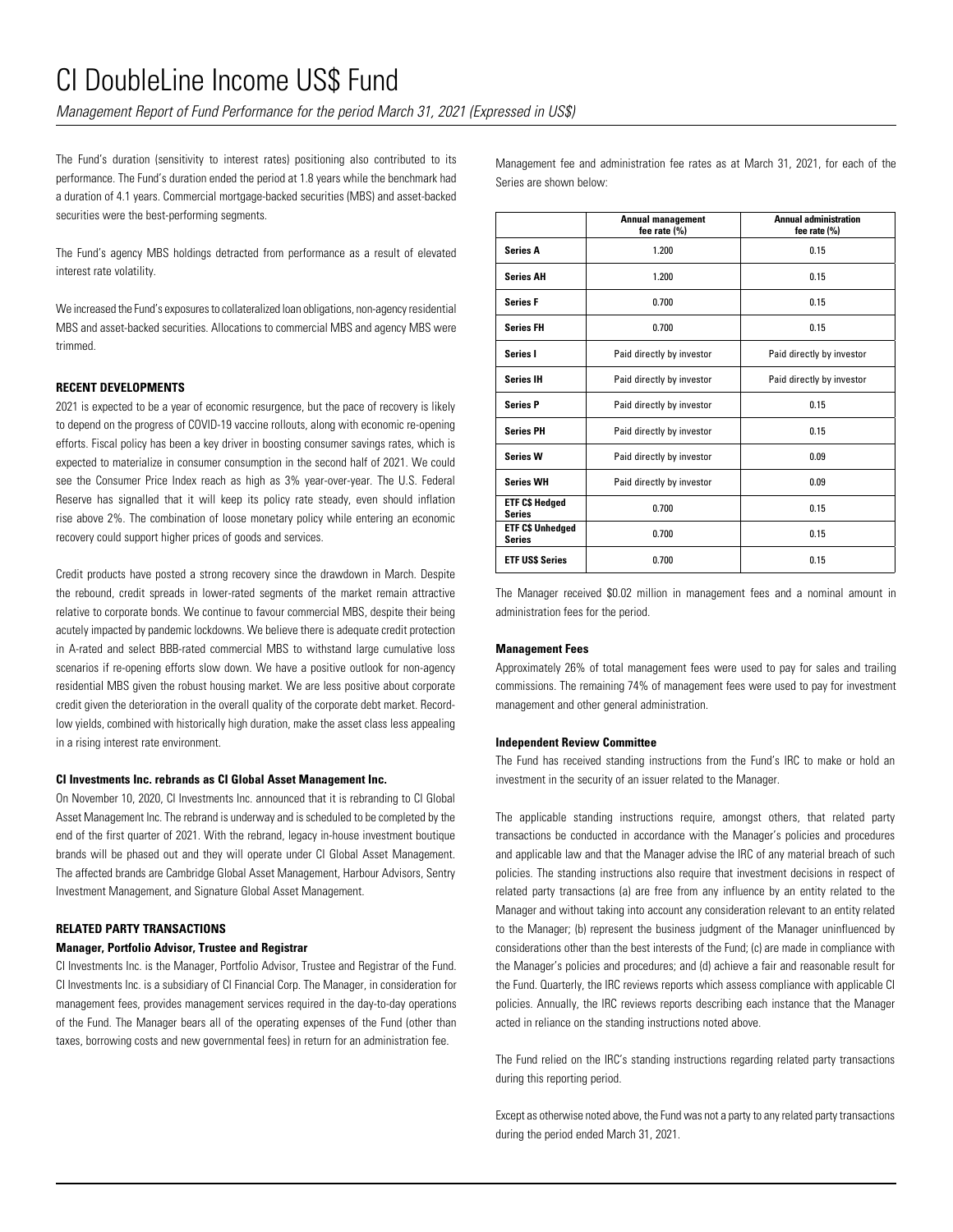*Management Report of Fund Performance for the period March 31, 2021 (Expressed in US\$)*

## **FINANCIAL HIGHLIGHTS**

The following tables show selected key financial information about the Fund and are intended to help you understand the Fund's financial performance for the past period.

| Net Assets per Unit (\$) <sup>(1)(2)(4)*</sup>                                       |             | Increase (decrease) from operations:                            |                                                       |                                           | <b>Distributions:</b>                                                                                    |                                                                    |                         |                       |                                                           |                    |                                                                                |
|--------------------------------------------------------------------------------------|-------------|-----------------------------------------------------------------|-------------------------------------------------------|-------------------------------------------|----------------------------------------------------------------------------------------------------------|--------------------------------------------------------------------|-------------------------|-----------------------|-----------------------------------------------------------|--------------------|--------------------------------------------------------------------------------|
| Net assets at<br>the beginning<br>of period <sup>(2)</sup><br>\$                     | Total<br>\$ | Total<br>expenses<br>(excluding<br>revenue distributions)<br>\$ | Realized<br>gains<br>(losses) for<br>the period<br>\$ | gains<br>(losses) for<br>the period<br>\$ | Unrealized Total increase<br>(decrease)<br>from<br>$\mathbf{operations}^{\scriptscriptstyle{(2)}}$<br>\$ | From net<br>investment<br>income<br>(excluding<br>dividends)<br>\$ | From<br>dividends<br>\$ | From<br>capital<br>\$ | gains Return of capital distributions <sup>®3</sup><br>\$ | <b>Total</b><br>\$ | <b>Net assets</b><br>at the end of<br>the period<br>shown <sup>(2)</sup><br>\$ |
| <b>Series A</b>                                                                      |             |                                                                 |                                                       |                                           |                                                                                                          |                                                                    |                         |                       |                                                           |                    |                                                                                |
| Commencement of operations May 08, 2020<br>Mar. 31, 2021<br>10.00                    | 0.55        | (0.14)                                                          | (0.01)                                                | 0.26                                      | 0.66                                                                                                     | (0.19)                                                             |                         | (0.15)                |                                                           | (0.34)             | 10.48                                                                          |
| Series AH <sup>(5)</sup>                                                             |             |                                                                 |                                                       |                                           |                                                                                                          |                                                                    |                         |                       |                                                           |                    |                                                                                |
| Commencement of operations May 08, 2020<br>Mar. 31, 2021<br>10.00                    | 0.56        | (0.14)                                                          | 0.77                                                  | 0.29                                      | 1.48                                                                                                     | (0.28)                                                             |                         | (0.22)                |                                                           | (0.50)             | 10.30                                                                          |
| <b>Series F</b><br>Commencement of operations May 08, 2020<br>Mar. 31, 2021<br>10.00 | 0.58        | (0.09)                                                          |                                                       | 0.10                                      | 0.59                                                                                                     | (0.22)                                                             |                         | (0.17)                |                                                           | (0.39)             | 10.49                                                                          |
|                                                                                      |             |                                                                 |                                                       |                                           |                                                                                                          |                                                                    |                         |                       |                                                           |                    |                                                                                |
| Series FH <sup>(5)</sup><br>Commencement of operations May 08, 2020                  |             |                                                                 |                                                       |                                           |                                                                                                          |                                                                    |                         |                       |                                                           |                    |                                                                                |
| Mar. 31, 2021<br>10.00                                                               | 0.57        | (0.09)                                                          | 0.78                                                  | 0.35                                      | 1.61                                                                                                     | (0.30)                                                             |                         | (0.24)                |                                                           | (0.54)             | 10.32                                                                          |
| Series I                                                                             |             |                                                                 |                                                       |                                           |                                                                                                          |                                                                    |                         |                       |                                                           |                    |                                                                                |
| Commencement of operations May 08, 2020                                              |             |                                                                 |                                                       |                                           |                                                                                                          |                                                                    |                         |                       |                                                           |                    |                                                                                |
| Mar. 31, 2021<br>10.00                                                               | 0.50        |                                                                 | (0.08)                                                | 0.50                                      | 0.92                                                                                                     | (0.26)                                                             |                         | (0.20)                |                                                           | (0.46)             | 10.46                                                                          |
| Series IH <sup>(6)</sup>                                                             |             |                                                                 |                                                       |                                           |                                                                                                          |                                                                    |                         |                       |                                                           |                    |                                                                                |
| Commencement of operations May 08, 2020<br>Mar. 31, 2021<br>10.00                    | 0.48        | $\overline{\phantom{a}}$                                        | 0.87                                                  | 0.52                                      | 1.87                                                                                                     | (0.49)                                                             | ٠                       | (0.38)                | $\overline{\phantom{a}}$                                  | (0.87)             | 10.06                                                                          |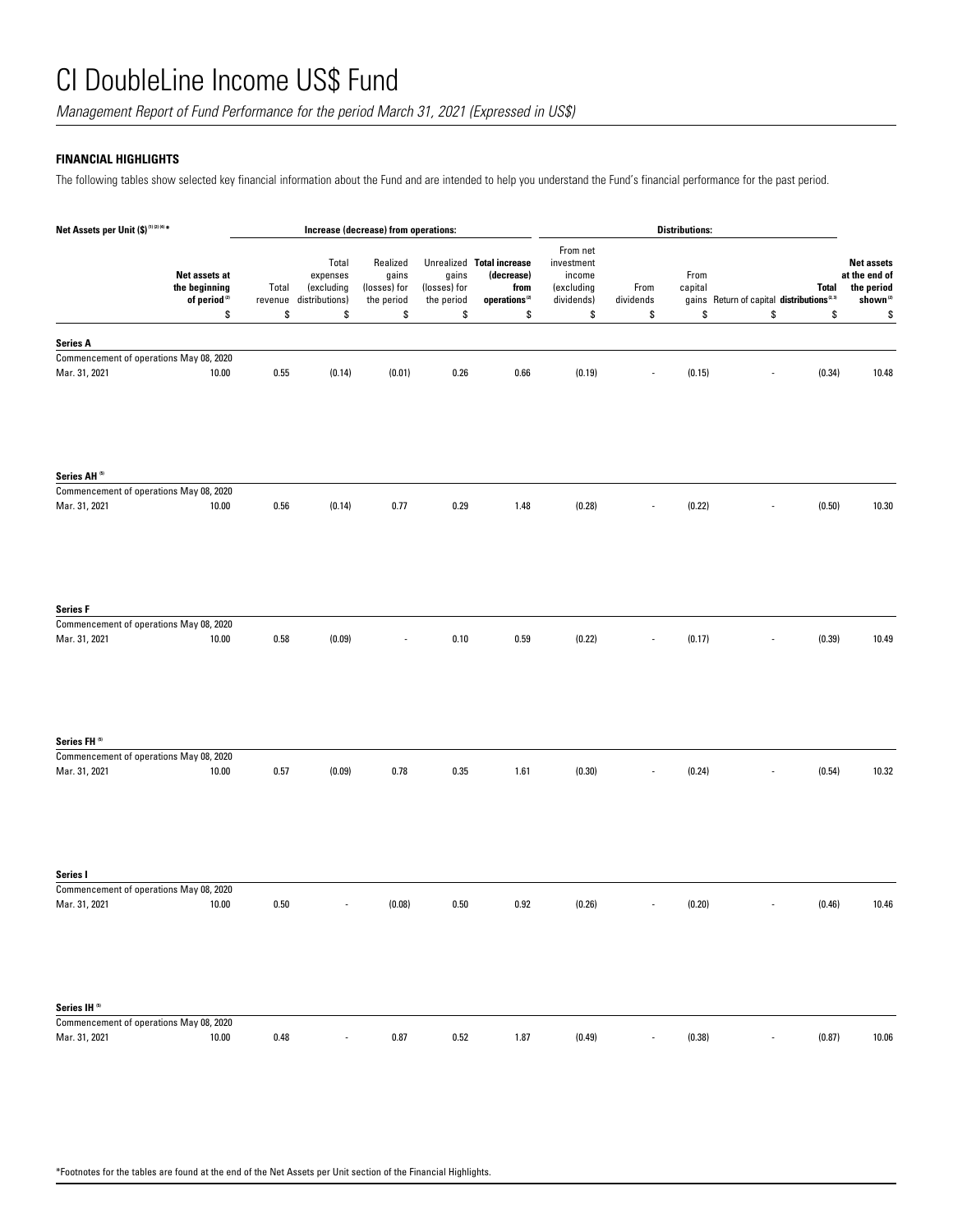*Management Report of Fund Performance for the period March 31, 2021 (Expressed in US\$)*

## **FINANCIAL HIGHLIGHTS (cont'd)**

| Net Assets per Unit (\$) <sup>(1)(2)(4)*</sup>                                 |                                                                  |                        | Increase (decrease) from operations:                    |                                                       |                                           | <b>Distributions:</b>                                                                                    |                                                                    |                          |                       |                                                                      |                                                                                      |
|--------------------------------------------------------------------------------|------------------------------------------------------------------|------------------------|---------------------------------------------------------|-------------------------------------------------------|-------------------------------------------|----------------------------------------------------------------------------------------------------------|--------------------------------------------------------------------|--------------------------|-----------------------|----------------------------------------------------------------------|--------------------------------------------------------------------------------------|
|                                                                                | Net assets at<br>the beginning<br>of period <sup>(2)</sup><br>\$ | Total<br>revenue<br>\$ | Total<br>expenses<br>(excluding<br>distributions)<br>\$ | Realized<br>gains<br>(losses) for<br>the period<br>\$ | gains<br>(losses) for<br>the period<br>\$ | Unrealized Total increase<br>(decrease)<br>from<br>$\mathbf{operations}^{\scriptscriptstyle{(2)}}$<br>\$ | From net<br>investment<br>income<br>(excluding<br>dividends)<br>\$ | From<br>dividends<br>\$  | From<br>capital<br>\$ | Total<br>gains Return of capital distributions <sup>2,31</sup><br>\$ | <b>Net assets</b><br>at the end of<br>the period<br>shown <sup>(2)</sup><br>\$<br>\$ |
|                                                                                |                                                                  |                        |                                                         |                                                       |                                           |                                                                                                          |                                                                    |                          |                       |                                                                      |                                                                                      |
| <b>Series P</b>                                                                |                                                                  |                        |                                                         |                                                       |                                           |                                                                                                          |                                                                    |                          |                       |                                                                      |                                                                                      |
| Commencement of operations May 08, 2020<br>Mar. 31, 2021                       |                                                                  |                        | (0.02)                                                  | (0.04)                                                |                                           | 0.95                                                                                                     | (0.25)                                                             |                          | (0.20)                | (0.45)                                                               |                                                                                      |
|                                                                                | 10.00                                                            | 0.50                   |                                                         |                                                       | 0.51                                      |                                                                                                          |                                                                    |                          |                       |                                                                      | 10.50                                                                                |
| Series PH <sup>(5)</sup>                                                       |                                                                  |                        |                                                         |                                                       |                                           |                                                                                                          |                                                                    |                          |                       |                                                                      |                                                                                      |
| Commencement of operations May 08, 2020                                        |                                                                  |                        |                                                         |                                                       |                                           |                                                                                                          |                                                                    |                          |                       |                                                                      |                                                                                      |
| Mar. 31, 2021                                                                  | 10.00                                                            | 0.48                   | (0.01)                                                  | 0.97                                                  | 0.51                                      | 1.95                                                                                                     | (0.51)                                                             |                          | (0.40)                | (0.91)                                                               | 10.01                                                                                |
| <b>Series W</b><br>Commencement of operations May 08, 2020                     |                                                                  |                        |                                                         |                                                       |                                           |                                                                                                          |                                                                    |                          |                       |                                                                      |                                                                                      |
| Mar. 31, 2021                                                                  | 10.00                                                            | 0.52                   | (0.01)                                                  | (0.08)                                                | 0.54                                      | $0.97\,$                                                                                                 | (0.25)                                                             |                          | (0.20)                | (0.45)                                                               | 10.50                                                                                |
|                                                                                |                                                                  |                        |                                                         |                                                       |                                           |                                                                                                          |                                                                    |                          |                       |                                                                      |                                                                                      |
| Series WH <sup>51</sup>                                                        |                                                                  |                        |                                                         |                                                       |                                           |                                                                                                          |                                                                    |                          |                       |                                                                      |                                                                                      |
| Commencement of operations May 08, 2020                                        |                                                                  |                        |                                                         |                                                       |                                           |                                                                                                          |                                                                    |                          |                       |                                                                      |                                                                                      |
| Mar. 31, 2021                                                                  | 10.00                                                            | 0.56                   | (0.01)                                                  | 0.61                                                  | 0.27                                      | 1.43                                                                                                     | (0.32)                                                             |                          | (0.26)                | (0.58)                                                               | 10.33                                                                                |
| ETF C\$ Hedged Series <sup>55</sup><br>Commencement of operations May 08, 2020 |                                                                  |                        |                                                         |                                                       |                                           |                                                                                                          |                                                                    |                          |                       |                                                                      |                                                                                      |
| Mar. 31, 2021                                                                  | 20.00                                                            | 0.98                   | (0.17)                                                  | 1.77                                                  | 1.04                                      | 3.62                                                                                                     | (0.53)                                                             | $\overline{\phantom{m}}$ | (0.42)                | (0.95)                                                               | 21.03                                                                                |
|                                                                                |                                                                  |                        |                                                         |                                                       |                                           |                                                                                                          |                                                                    |                          |                       |                                                                      |                                                                                      |
| ETF C\$ Unhedged Series <sup>(5)</sup>                                         |                                                                  |                        |                                                         |                                                       |                                           |                                                                                                          |                                                                    |                          |                       |                                                                      |                                                                                      |
| Commencement of operations May 08, 2020                                        |                                                                  |                        |                                                         |                                                       |                                           |                                                                                                          |                                                                    |                          |                       |                                                                      |                                                                                      |
| Mar. 31, 2021                                                                  | 20.00                                                            | 0.90                   | (0.16)                                                  | (0.14)                                                | 0.90                                      | 1.50                                                                                                     | (0.49)                                                             | $\overline{\phantom{a}}$ | (0.39)                | (0.88)<br>$\frac{1}{2}$                                              | 18.93                                                                                |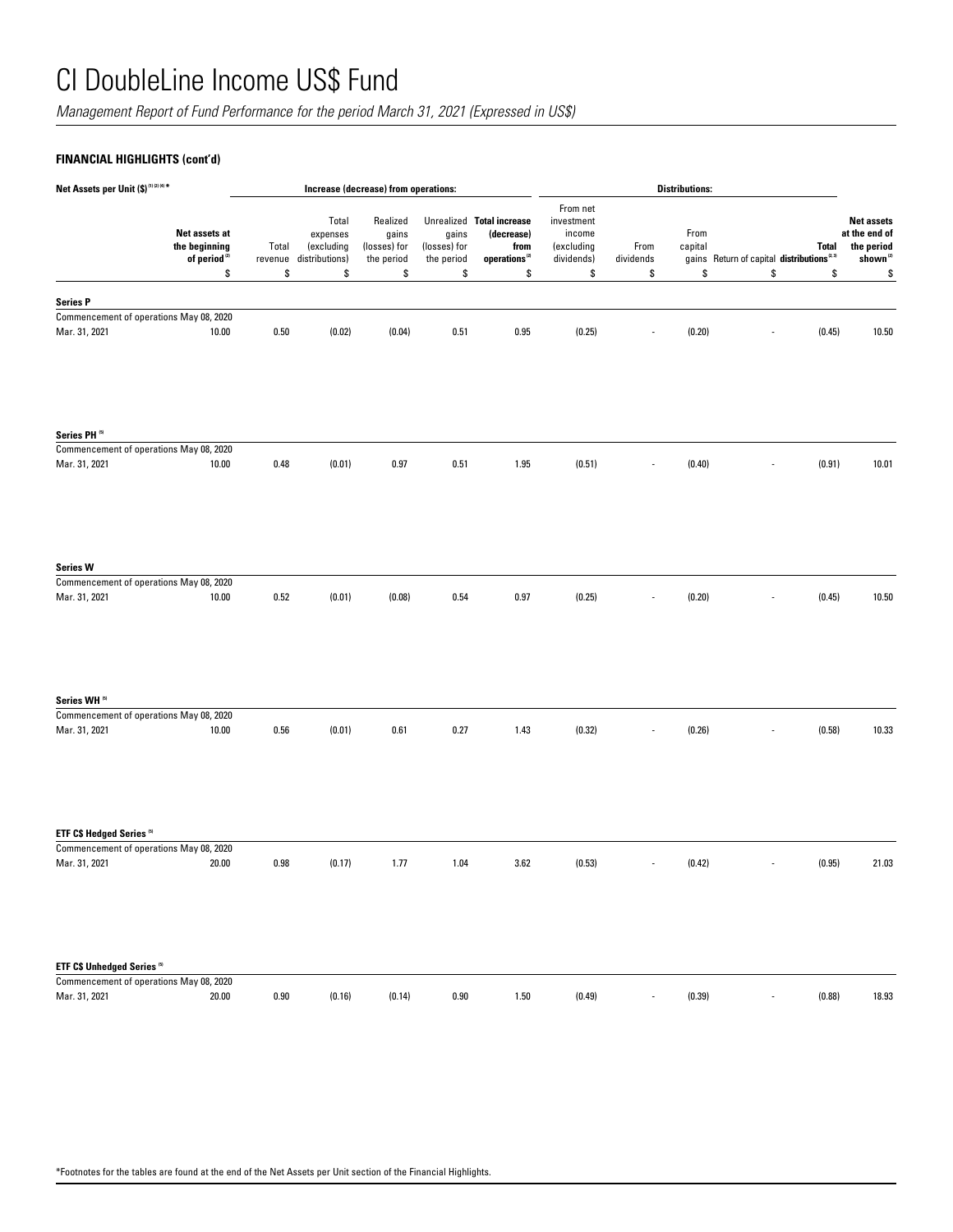*Management Report of Fund Performance for the period March 31, 2021 (Expressed in US\$)*

## **FINANCIAL HIGHLIGHTS (cont'd)**

| Net Assets per Unit (\$)(1)(2)(4)       |                                                            |                            |                                                          | Increase (decrease) from operations:                 |                                          |                                                                              | <b>Distributions:</b>                                        |                   |                      |                                                      |              |                                                                    |  |
|-----------------------------------------|------------------------------------------------------------|----------------------------|----------------------------------------------------------|------------------------------------------------------|------------------------------------------|------------------------------------------------------------------------------|--------------------------------------------------------------|-------------------|----------------------|------------------------------------------------------|--------------|--------------------------------------------------------------------|--|
|                                         | Net assets at<br>the beginning<br>of period <sup>(2)</sup> | Total<br>revenue<br>œ<br>ъ | Total<br>expenses<br><i>(excluding</i><br>distributions) | Realized<br>qains<br>(losses) for<br>the period<br>S | gains<br>(losses) for<br>the period<br>S | Unrealized Total increase<br>(decrease)<br>from<br>operations <sup>(2)</sup> | From net<br>investment<br>income<br>(excluding<br>dividends) | From<br>dividends | From<br>capital<br>S | gains Return of capital distributions <sup>2,3</sup> | <b>Total</b> | <b>Net assets</b><br>at the end of<br>the period<br>shown $^{(2)}$ |  |
| <b>ETF USS Series</b>                   |                                                            |                            |                                                          |                                                      |                                          |                                                                              |                                                              |                   |                      |                                                      |              |                                                                    |  |
| Commencement of operations May 08, 2020 |                                                            |                            |                                                          |                                                      |                                          |                                                                              |                                                              |                   |                      |                                                      |              |                                                                    |  |
| Mar. 31, 2021                           | 20.00                                                      | 1.00                       | (0.18)                                                   | (0.08)                                               | 1.01                                     | 1.75                                                                         | (0.57)                                                       | -                 | (0.45)               |                                                      | (1.02)       | 21.07                                                              |  |

(1) This information is derived from the Fund's audited annual financial statements.

(2) Net assets per unit and distributions per unit are based on the actual number of units outstanding for the relevant Series at the relevant time. The increase (decrease) in net assets from operations per unit is based on the weighted average number of units outstanding for the relevant Series over the fiscal period.

(3) Distributions are automatically reinvested in additional units of the Fund.

(4) This information is provided for the period ended March 31, 2021.

(5) Per units amounts are presented in Canadian dollars.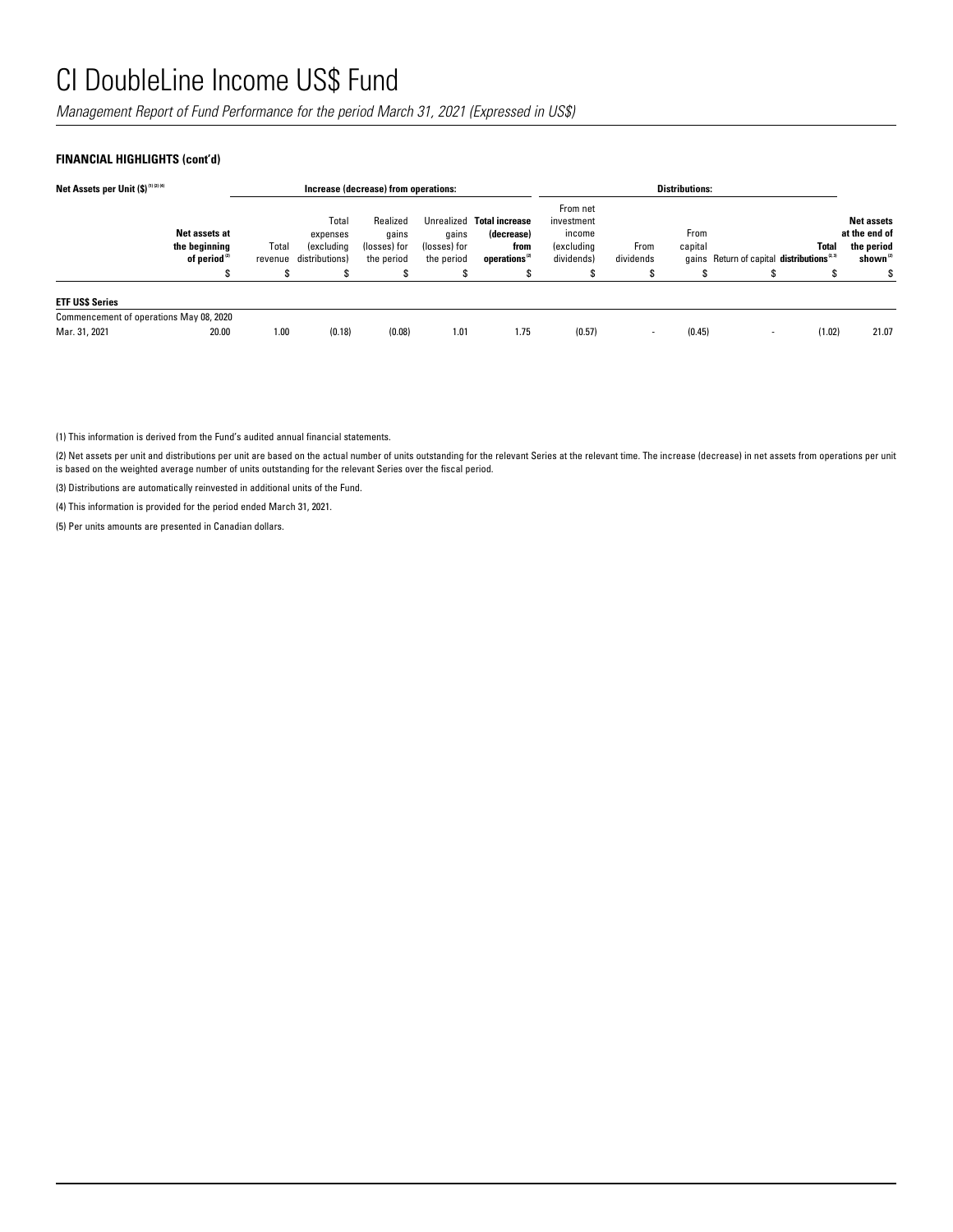*Management Report of Fund Performance for the period March 31, 2021 (Expressed in US\$)*

## **FINANCIAL HIGHLIGHTS (cont'd)**

### **Ratios and Supplemental Data (1) (5) \***

|                                                          | <b>Total net</b><br>assets <sup>(5)</sup><br>\$000's | of units<br>outstanding $^{\rm (5)}$<br>000's | Number Management<br>expense ratio<br>before taxes <sup>(2)</sup><br>$\%$ | Harmonized<br>sales tax <sup>(2)</sup><br>$\%$ | Management<br>expense ratio<br>after taxes <sup>(2)</sup><br>$\%$ | <b>Effective HST</b><br>rate for the<br>$\%$ | Trading<br>$\%$ | Portfolio<br>period <sup>(2)</sup> expense ratio <sup>(3)</sup> turnover rate <sup>(4)</sup> market price <sup>(6)</sup><br>$\%$ | Closing<br>\$ |
|----------------------------------------------------------|------------------------------------------------------|-----------------------------------------------|---------------------------------------------------------------------------|------------------------------------------------|-------------------------------------------------------------------|----------------------------------------------|-----------------|----------------------------------------------------------------------------------------------------------------------------------|---------------|
| <b>Series A</b>                                          |                                                      |                                               |                                                                           |                                                |                                                                   |                                              |                 |                                                                                                                                  |               |
| Commencement of operations May 08, 2020                  |                                                      |                                               |                                                                           |                                                |                                                                   |                                              |                 |                                                                                                                                  |               |
| Mar. 31, 2021                                            | 569                                                  | 54                                            | 1.35                                                                      | 0.17                                           | 1.52                                                              | 11.96                                        | 0.01            | 86.21                                                                                                                            | n/a           |
| <b>Series AH</b>                                         |                                                      |                                               |                                                                           |                                                |                                                                   |                                              |                 |                                                                                                                                  |               |
| Commencement of operations May 08, 2020<br>Mar. 31, 2021 | 247                                                  | $30\,$                                        | 1.35                                                                      | 0.15                                           | 1.50                                                              | 10.10                                        | 0.01            | 86.21                                                                                                                            | n/a           |
| <b>Series F</b>                                          |                                                      |                                               |                                                                           |                                                |                                                                   |                                              |                 |                                                                                                                                  |               |
| Commencement of operations May 08, 2020<br>Mar. 31, 2021 | 829                                                  | 79                                            | 0.85                                                                      | 0.12                                           | 0.97                                                              | 12.39                                        | 0.01            | 86.21                                                                                                                            | n/a           |
| <b>Series FH</b>                                         |                                                      |                                               |                                                                           |                                                |                                                                   |                                              |                 |                                                                                                                                  |               |
| Commencement of operations May 08, 2020<br>Mar. 31, 2021 | 693                                                  | 84                                            | 0.85                                                                      | 0.12                                           | 0.97                                                              | 12.31                                        | 0.01            | 86.21                                                                                                                            | n/a           |
| Series I                                                 |                                                      |                                               |                                                                           |                                                |                                                                   |                                              |                 |                                                                                                                                  |               |
| Commencement of operations May 08, 2020<br>Mar. 31, 2021 | 48,141                                               | 4,602                                         |                                                                           |                                                |                                                                   |                                              | 0.01            | 86.21                                                                                                                            | n/a           |
| <b>Series IH</b>                                         |                                                      |                                               |                                                                           |                                                |                                                                   |                                              |                 |                                                                                                                                  |               |
| Commencement of operations May 08, 2020<br>Mar. 31, 2021 | 69,785                                               | 8,713                                         |                                                                           |                                                |                                                                   |                                              | 0.01            | 86.21                                                                                                                            | n/a           |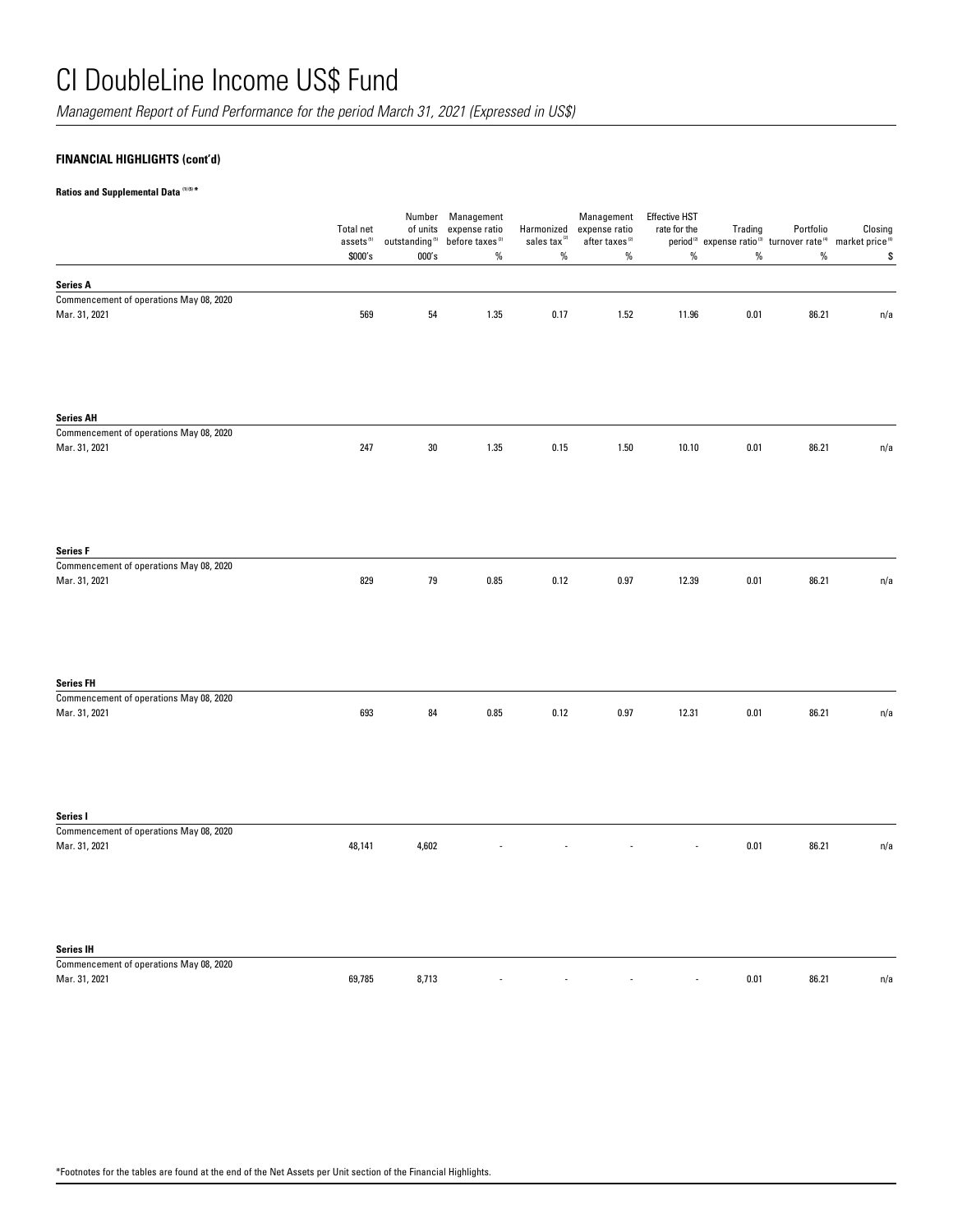*Management Report of Fund Performance for the period March 31, 2021 (Expressed in US\$)*

## **FINANCIAL HIGHLIGHTS (cont'd)**

### **Ratios and Supplemental Data (1) (5) \***

|                                                                         | <b>Total net</b><br>$\mathsf{assets}^{\scriptscriptstyle(5)}$<br>\$000's | of units<br>outstanding $^{\scriptscriptstyle{(5)}}$<br>000's | Number Management<br>expense ratio<br>before taxes <sup>(2)</sup><br>$\%$ | Harmonized<br>sales tax $\alpha$<br>$\%$ | Management<br>expense ratio<br>after taxes <sup>(2)</sup><br>$\%$ | <b>Effective HST</b><br>rate for the<br>$\%$ | Trading<br>$\%$ | Portfolio<br>period <sup>(2)</sup> expense ratio <sup>(3)</sup> turnover rate <sup>(4)</sup> market price <sup>(6)</sup><br>$\%$ | $\mathsf{Closing}$<br>\$ |
|-------------------------------------------------------------------------|--------------------------------------------------------------------------|---------------------------------------------------------------|---------------------------------------------------------------------------|------------------------------------------|-------------------------------------------------------------------|----------------------------------------------|-----------------|----------------------------------------------------------------------------------------------------------------------------------|--------------------------|
| <b>Series P</b>                                                         |                                                                          |                                                               |                                                                           |                                          |                                                                   |                                              |                 |                                                                                                                                  |                          |
| Commencement of operations May 08, 2020<br>Mar. 31, 2021                | 11                                                                       | $\mathbf{1}$                                                  | $0.15\,$                                                                  | $0.03\,$                                 | 0.18                                                              | 11.93                                        | 0.01            | 86.21                                                                                                                            | n/a                      |
| <b>Series PH</b>                                                        |                                                                          |                                                               |                                                                           |                                          |                                                                   |                                              |                 |                                                                                                                                  |                          |
| Commencement of operations May 08, 2020                                 |                                                                          |                                                               |                                                                           |                                          |                                                                   |                                              |                 |                                                                                                                                  |                          |
| Mar. 31, 2021                                                           | 9                                                                        | $\mathbf{1}$                                                  | 0.15                                                                      | 0.01                                     | 0.16                                                              | 11.93                                        | 0.01            | 86.21                                                                                                                            | n/a                      |
| <b>Series W</b>                                                         |                                                                          |                                                               |                                                                           |                                          |                                                                   |                                              |                 |                                                                                                                                  |                          |
| Commencement of operations May 08, 2020<br>Mar. 31, 2021                | 11                                                                       | $\mathbf{1}$                                                  | 0.09                                                                      | 0.01                                     | 0.10                                                              | 10.14                                        | 0.01            | 86.21                                                                                                                            | n/a                      |
| <b>Series WH</b><br>Commencement of operations May 08, 2020             |                                                                          |                                                               |                                                                           |                                          |                                                                   |                                              |                 |                                                                                                                                  |                          |
| Mar. 31, 2021                                                           | 912                                                                      | 111                                                           | 0.09                                                                      | 0.00                                     | 0.09                                                              | 5.04                                         | 0.01            | 86.21                                                                                                                            | n/a                      |
|                                                                         |                                                                          |                                                               |                                                                           |                                          |                                                                   |                                              |                 |                                                                                                                                  |                          |
| <b>ETF C\$ Hedged Series</b><br>Commencement of operations May 08, 2020 |                                                                          |                                                               |                                                                           |                                          |                                                                   |                                              |                 |                                                                                                                                  |                          |
| Mar. 31, 2021                                                           | 1,004                                                                    | 60                                                            | 0.85                                                                      | 0.11                                     | 0.96                                                              | 11.97                                        | 0.01            | 86.21                                                                                                                            | 21.19                    |
| <b>ETF C\$ Unhedged Series</b>                                          |                                                                          |                                                               |                                                                           |                                          |                                                                   |                                              |                 |                                                                                                                                  |                          |
| Commencement of operations May 08, 2020<br>Mar. 31, 2021                | 753                                                                      | $50\,$                                                        | 0.85                                                                      | 0.11                                     | 0.96                                                              | 12.52                                        | 0.01            | 86.21                                                                                                                            | 19.07                    |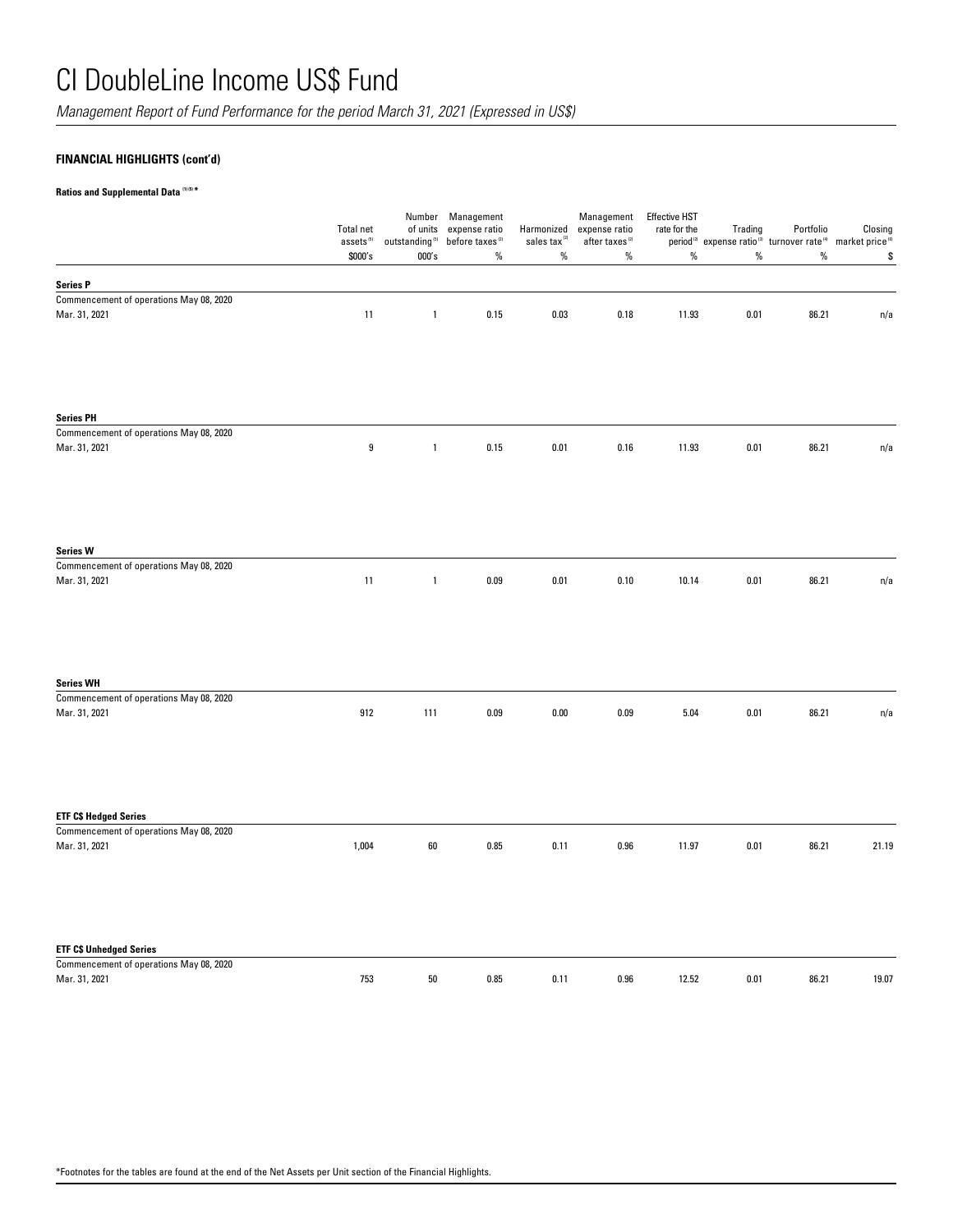*Management Report of Fund Performance for the period March 31, 2021 (Expressed in US\$)*

#### **FINANCIAL HIGHLIGHTS (cont'd)**

**Ratios and Supplemental Data (1) (5)** 

|                                         | Total net<br>assets <sup>(5)</sup> |       | Number Management<br>of units expense ratio<br>outstanding <sup>6</sup> before taxes <sup>(2)</sup> | Harmonized<br>sales tax <sup>121</sup> | Management<br>expense ratio<br>after taxes (2) | <b>Effective HST</b><br>rate for the | Trading | Portfolio<br>period <sup>(2)</sup> expense ratio <sup>(3)</sup> turnover rate <sup>(4)</sup> market price <sup>(6)</sup> | Closing |
|-----------------------------------------|------------------------------------|-------|-----------------------------------------------------------------------------------------------------|----------------------------------------|------------------------------------------------|--------------------------------------|---------|--------------------------------------------------------------------------------------------------------------------------|---------|
|                                         | \$000's                            | 000's | %                                                                                                   | %                                      | %                                              | %                                    | %       | %                                                                                                                        |         |
| <b>ETF USS Series</b>                   |                                    |       |                                                                                                     |                                        |                                                |                                      |         |                                                                                                                          |         |
| Commencement of operations May 08, 2020 |                                    |       |                                                                                                     |                                        |                                                |                                      |         |                                                                                                                          |         |
| Mar. 31, 2021                           | 843                                | 40    | 0.85                                                                                                | 0.11                                   | 0.96                                           | 11.93                                | 0.01    | 86.21                                                                                                                    | 20.90   |
|                                         |                                    |       |                                                                                                     |                                        |                                                |                                      |         |                                                                                                                          |         |

(1) This information is derived from the Fund's audited annual financial statements.

(2) Management expense ratio is calculated based on expenses charged to the Fund (excluding commissions and other portfolio transaction costs) and is expressed as an annualized percentage of daily average net assets for the period, including the Fund's proportionate share of any underlying fund(s) expenses, if applicable. The Effective HST tax rate is calculated using the attribution percentage for each province based on unitholder residency and can be different from 13%.

(3) The trading expense ratio represents total commissions and other portfolio transaction costs expressed as an annualized percentage of daily average net assets during the period, including the Fund's proportionate share of such expenses of any underlying fund(s), if applicable.

(4) The Fund's portfolio turnover rate indicates how actively the Fund's portfolio advisor manages its portfolio investments. A portfolio turnover rate of 100% is equivalent to the Fund buying and selling all of the securities in its portfolio once in the course of the fiscal period. The higher a Fund's portfolio turnover rate in a period, the greater the trading costs payable by the Fund in the period, and the greater the chance of an investor receiving taxable capital gains in the period. There is not necessarily a relationship between a higher turnover rate and the performance of a Fund. Portfolio turnover rate is calculated by dividing the lesser of the cost of purchases and the proceeds of sales of portfolio securities for the period, and excluding cash and short-term investments maturing in less than one period, and before assets acquired from a merger, if applicable, by the average of the monthly fair value of investments during the period.

(5) This information is provided for the period ended March 31, 2021.

(6) Closing market price.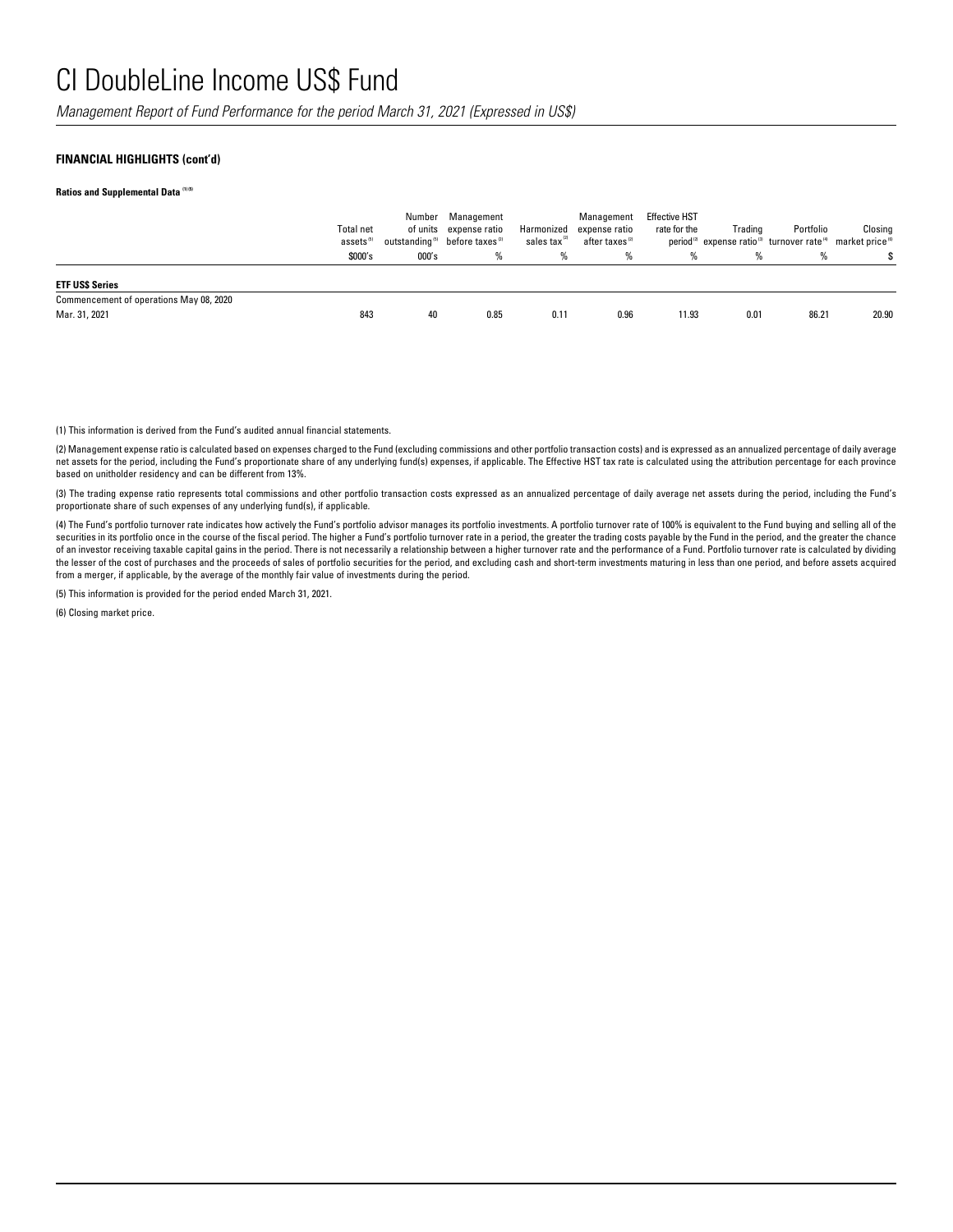*Management Report of Fund Performance for the period March 31, 2021 (Expressed in US\$)*

## **PAST PERFORMANCE**

In accordance with National Instrument 81-106, Investment Fund Continuous Disclosure, "PAST PERFORMANCE" disclosure consisting of "Year-by-Year Returns" is not required if a Fund has been a reporting issuer for less than a year.

The Fund has been in existence for less than a year thus the "PAST PERFORMANCE" disclosure is not presented.